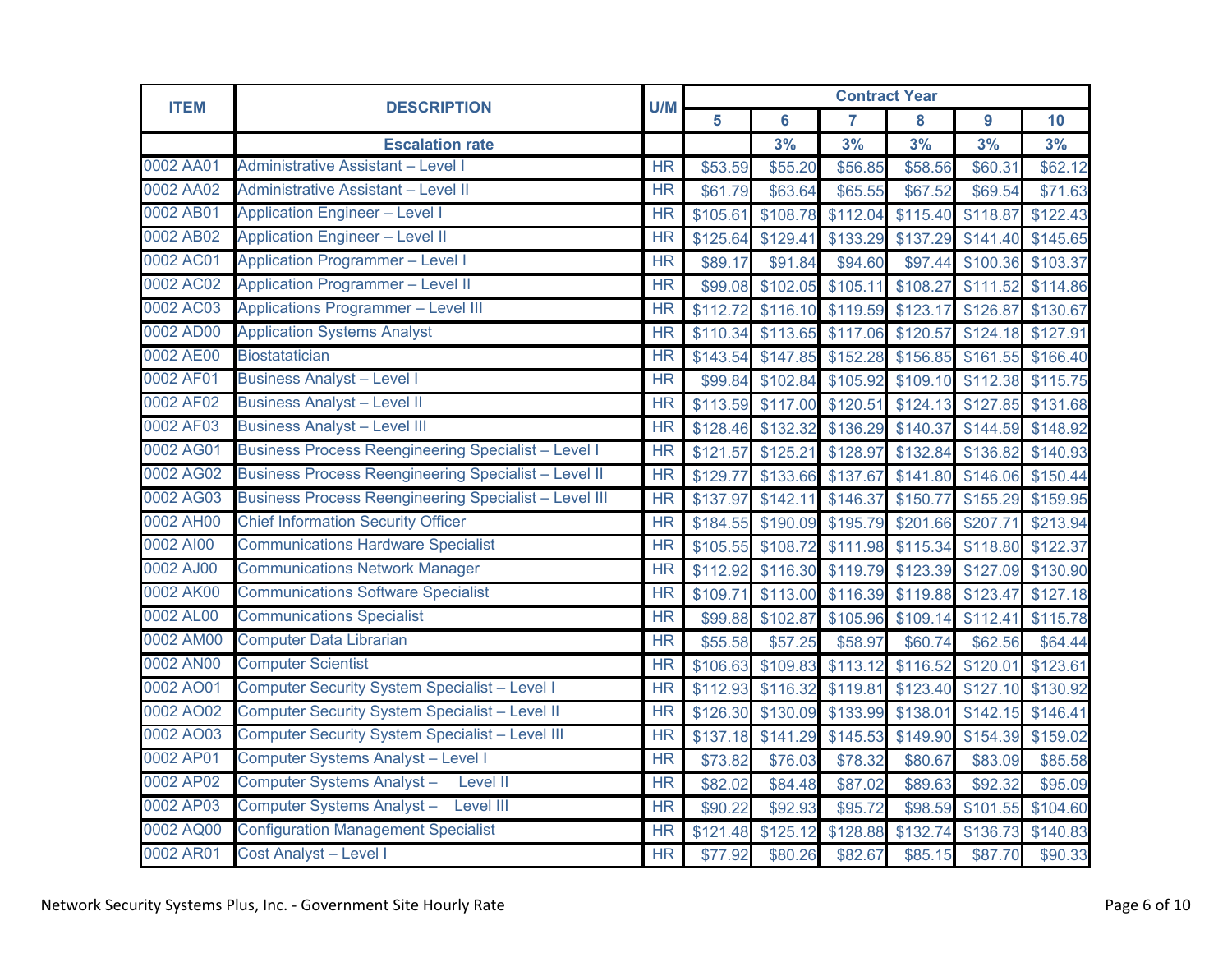| <b>ITEM</b> | <b>DESCRIPTION</b>                                   | U/M       | <b>Contract Year</b> |                   |                |                   |          |                   |  |
|-------------|------------------------------------------------------|-----------|----------------------|-------------------|----------------|-------------------|----------|-------------------|--|
|             |                                                      |           | 5                    | $6\phantom{a}$    | $\overline{7}$ | 8                 | 9        | 10                |  |
| 0002 AR02   | <b>Cost Analyst - Level II</b>                       | <b>HR</b> | \$86.12              | \$88.71           | \$91.37        | \$94.11           | \$96.93  | \$99.84           |  |
| 0002 AS00   | <b>Data Entry Clerk</b>                              | <b>HR</b> | \$27.38              | \$28.20           | \$29.05        | \$29.92           | \$30.82  | \$31.74           |  |
| 0002 AT00   | <b>Data Security Specialist</b>                      | <b>HR</b> | \$105.96             | \$109.14          | \$112.42       | \$115.79          |          | \$119.26 \$122.84 |  |
| 0002 AU00   | <b>Data Standardization Specialist</b>               | <b>HR</b> | \$122.65             | \$126.33          | \$130.12       | \$134.03          | \$138.05 | \$142.19          |  |
| 0002 AV00   | <b>Database Administrator</b>                        | <b>HR</b> | \$112.13             | \$115.49          | \$118.96       | \$122.53          | \$126.20 | \$129.99          |  |
| 0002 AW01   | Database Management Specialist - Level I             | <b>HR</b> | \$86.91              | \$89.52           | \$92.20        | \$94.97           | \$97.82  | \$100.75          |  |
| 0002 AW02   | Database Management Specialist - Level II            | <b>HR</b> | \$110.83             | \$114.16          | \$117.58       | \$121.11          | \$124.75 | \$128.49          |  |
| 0002 AW03   | Database Management Specialist - Level III           | <b>HR</b> | \$123.13             | \$126.82          | \$130.62       | \$134.54          | \$138.58 | \$142.74          |  |
| 0002 AX01   | Database Specialist - Level I                        | <b>HR</b> | \$88.19              | \$90.84           | \$93.56        | \$96.37           |          | \$99.26 \$102.24  |  |
| 0002 AX02   | Database Specialist - Level II                       | <b>HR</b> | \$106.77             | \$109.97          | \$113.27       | \$116.67          | \$120.17 | \$123.77          |  |
| 0002 AX03   | Database Specialist - Level III                      | <b>HR</b> | \$126.95             | \$130.76          | \$134.68       | \$138.72          | \$142.88 | \$147.17          |  |
| 0002 AY00   | <b>Data Warehousing Administrator</b>                | <b>HR</b> |                      | \$106.26 \$109.45 | \$112.73       | \$116.11          | \$119.60 | \$123.19          |  |
| 0002 AZ00   | Data Warehouse Analyst                               | <b>HR</b> | \$113.90             | \$117.32          | \$120.84       | \$124.46          |          | \$128.20 \$132.04 |  |
| 0002 BA00   | Data Warehouse Programmer                            | <b>HR</b> | \$107.50             | \$110.73          | \$114.05       | \$117.47          |          | \$121.00 \$124.63 |  |
| 0002 BB00   | <b>Disaster Recovery Specialist</b>                  | <b>HR</b> | \$146.52             | \$150.92          | \$155.44       | \$160.11          | \$164.91 | \$169.86          |  |
| 0002 BC01   | Document Control Specialist - Level I                | <b>HR</b> | \$53.59              | \$55.20           | \$56.85        | \$58.56           | \$60.31  | \$62.12           |  |
| 0002 BC02   | Document Control Specialist - Level II               | <b>HR</b> | \$61.79              | \$63.64           | \$65.55        | \$67.52           | \$69.54  | \$71.63           |  |
| 0002 BC03   | Document Control Specialist - Level III              | <b>HR</b> | \$69.99              | \$72.09           | \$74.25        | \$76.48           | \$78.78  | \$81.14           |  |
| 0002 BD01   | Document Support Specialist - Level I                | <b>HR</b> | \$53.59              | \$55.20           | \$56.85        | \$58.56           | \$60.31  | \$62.12           |  |
| 0002 BD02   | <b>Document Support Specialist - Level II</b>        | <b>HR</b> | \$61.79              | \$63.64           | \$65.55        | \$67.52           | \$69.54  | \$71.63           |  |
| 0002 BE00   | <b>Duplicating Machine Operator</b>                  | <b>HR</b> | \$25.08              | \$25.83           | \$26.61        | \$27.40           | \$28.23  | \$29.07           |  |
| 0002 BF00   | Electronic Data Interchange (EDI) Specialist         | <b>HR</b> | \$90.22              | \$92.93           | \$95.72        | \$98.59           | \$101.55 | \$104.60          |  |
| 0002 BG00   | <b>Electronic Meeting Technographer</b>              | <b>HR</b> | \$81.74              | \$84.19           | \$86.71        | \$89.32           | \$92.00  | \$94.76           |  |
| 0002 BH00   | <b>Enterprise Resource Planning (ERP) Specialist</b> | <b>HR</b> | \$156.73             | \$161.44          | \$166.28       | \$171.27          | \$176.41 | \$181.70          |  |
| 0002 BI00   | Facilitator                                          | <b>HR</b> | \$153.72             | \$158.33          | \$163.08       | \$167.97          | \$173.01 | \$178.20          |  |
| 0002 BJ00   | <b>Financial Analyst - IT</b>                        | <b>HR</b> | \$110.73             | \$114.05          | \$117.47       | \$121.00          | \$124.63 | \$128.37          |  |
| 0002 BK01   | <b>Functional Analyst - Level I</b>                  | <b>HR</b> |                      | \$116.48 \$119.98 | \$123.58       | \$127.28          | \$131.10 | \$135.03          |  |
| 0002 BK02   | <b>Functional Analyst - Level II</b>                 | <b>HR</b> |                      | \$124.68 \$128.42 |                | \$132.28 \$136.25 | \$140.33 | \$144.54          |  |
| 0002 BL01   | <b>General Clerk - Level I</b>                       | <b>HR</b> | \$25.39              | \$26.15           | \$26.93        | \$27.74           | \$28.57  | \$29.43           |  |
| 0002 BL02   | <b>General Clerk - Level II</b>                      | <b>HR</b> | \$27.71              | \$28.54           | \$29.39        | \$30.28           | \$31.18  | \$32.12           |  |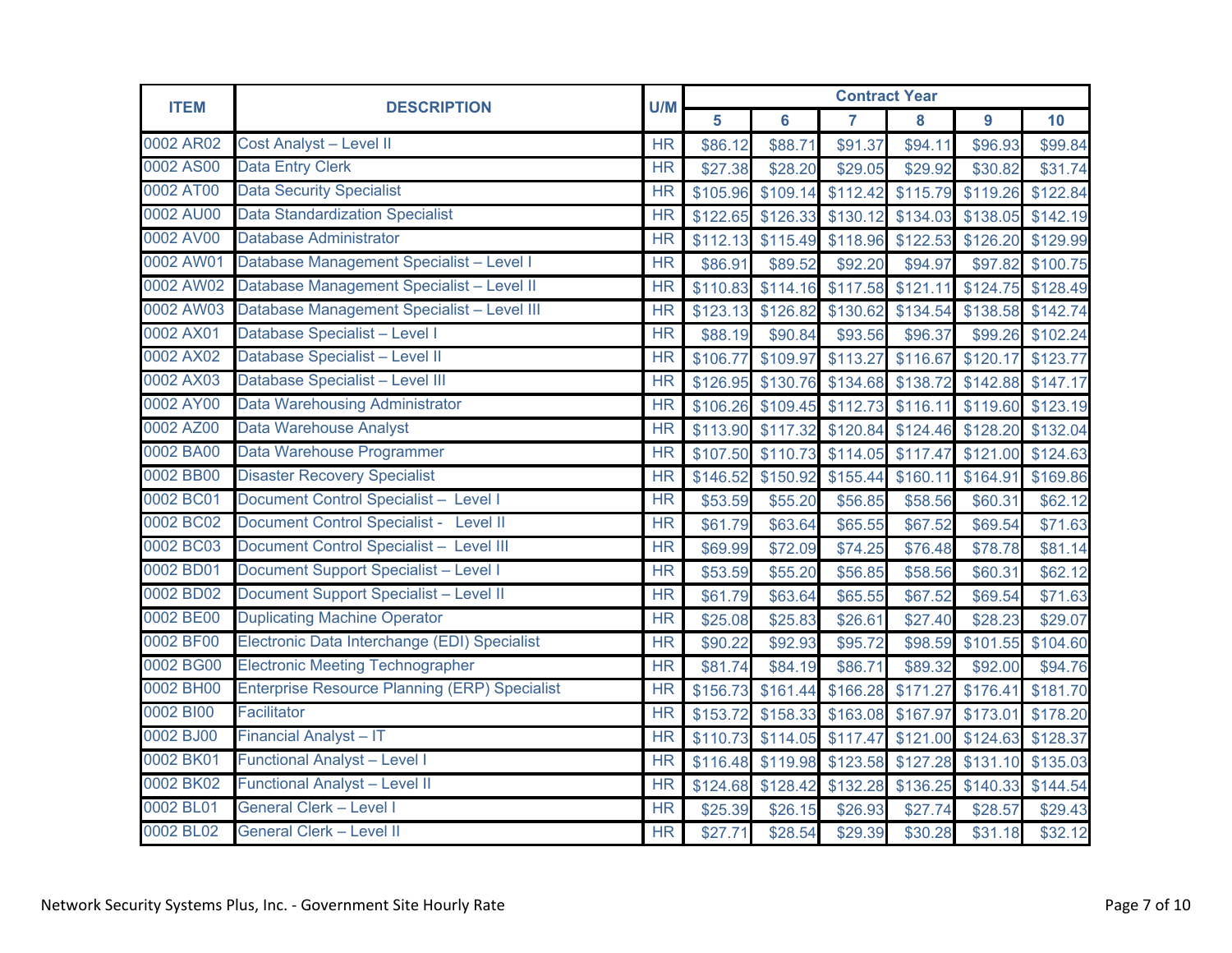| <b>ITEM</b> | <b>DESCRIPTION</b>                                   |                        | <b>Contract Year</b><br>U/M |                   |                |          |          |          |  |
|-------------|------------------------------------------------------|------------------------|-----------------------------|-------------------|----------------|----------|----------|----------|--|
|             |                                                      |                        | 5                           | $6\phantom{1}6$   | $\overline{7}$ | 8        | 9        | 10       |  |
| 0002 BL03   | <b>General Clerk - Level III</b>                     | <b>HR</b>              | \$31.97                     | \$32.93           | \$33.92        | \$34.94  | \$35.98  | \$37.06  |  |
| 0002 BM00   | Geographic Information System (GIS) Specialist       | <b>HR</b>              | \$123.03                    | \$126.72          | \$130.53       | \$134.44 | \$138.48 | \$142.63 |  |
| 0002 BN00   | <b>Graphical User Interface Designer</b>             | <b>HR</b>              | \$98.84                     | \$101.81          | \$104.86       | \$108.01 | \$111.25 | \$114.58 |  |
| 0002 BO00   | <b>Graphics Specialist</b>                           | <b>HR</b>              | \$50.29                     | \$51.80           | \$53.36        | \$54.96  | \$56.61  | \$58.31  |  |
| 0002 BP00   | <b>Hardware Draftsman</b>                            | <b>HR</b>              | \$38.56                     | \$39.71           | \$40.91        | \$42.13  | \$43.40  | \$44.70  |  |
| 0002 BQ01   | Hardware Installation Technician - Level I           | <b>HR</b>              | \$42.98                     | \$44.27           | \$45.59        | \$46.96  | \$48.37  | \$49.82  |  |
| 0002 BQ02   | Hardware Installation Technician - Level II          | <b>HR</b>              | \$52.89                     | \$54.47           | \$56.11        | \$57.79  | \$59.53  | \$61.31  |  |
| 0002 BR00   | <b>Hardware Specialist - Information Technology</b>  | <b>HR</b>              | \$116.42                    | \$119.92          | \$123.52       | \$127.22 | \$131.04 | \$134.97 |  |
| 0002 BS00   | <b>Help Desk Manager</b>                             | <b>HR</b>              | \$94.68                     | \$97.52           | \$100.44       | \$103.46 | \$106.56 | \$109.76 |  |
| 0002 BT00   | <b>Help Desk Specialist</b>                          | <b>HR</b>              | \$73.04                     | \$75.23           | \$77.48        | \$79.81  | \$82.20  | \$84.67  |  |
| 0002 BU01   | Imaging Specialist/Technician - Level I              | <b>HR</b>              | \$35.14                     | \$36.20           | \$37.29        | \$38.40  | \$39.56  | \$40.74  |  |
| 0002 BU02   | Imaging Specialist/Technician - Level II             | <b>HR</b>              | \$39.32                     | \$40.50           | \$41.72        | \$42.97  | \$44.26  | \$45.59  |  |
| 0002 BU03   | Imaging Specialist/Technician - Level III            | <b>HR</b>              | \$43.85                     | \$45.16           | \$46.52        | \$47.91  | \$49.35  | \$50.83  |  |
| 0002 BV00   | Informatic Specialist/Bioinformatician               | <b>HR</b>              | \$147.64                    | \$152.07          | \$156.63       | \$161.33 | \$166.17 | \$171.16 |  |
| 0002 BW01   | <b>Information Engineer - Level I</b>                | <b>HR</b>              | \$108.42                    | \$111.67          | \$115.02       | \$118.47 | \$122.03 | \$125.69 |  |
| 0002 BW02   | <b>Information Engineer - Level II</b>               | $\overline{\text{HR}}$ |                             | \$124.49 \$128.23 | \$132.08       | \$136.04 | \$140.12 | \$144.32 |  |
| 0002 BX00   | <b>Information Resource Management Analyst</b>       | <b>HR</b>              | \$137.18                    | \$141.29          | \$145.53       | \$149.90 | \$154.39 | \$159.02 |  |
| 0002 BY00   | <b>Information Systems Training Specialist</b>       | <b>HR</b>              | \$73.82                     | \$76.03           | \$78.32        | \$80.67  | \$83.09  | \$85.58  |  |
| 0002 BZ00   | <b>IT Policy/Legislative Specialist</b>              | <b>HR</b>              | \$141.52                    | \$145.77          | \$150.14       | \$154.65 | \$159.29 | \$164.06 |  |
| 0002 CA00   | <b>IT Strategic/Capital Planner</b>                  | <b>HR</b>              | \$153.70                    | \$158.31          | \$163.06       | \$167.95 | \$172.99 | \$178.18 |  |
| 0002 CB00   | <b>Knowledge Management Specialist</b>               | <b>HR</b>              | \$141.52                    | \$145.77          | \$150.14       | \$154.65 | \$159.29 | \$164.06 |  |
| 0002 CC00   | Librarian                                            | HR                     | \$61.57                     | \$63.42           | \$65.32        | \$67.28  | \$69.30  | \$71.38  |  |
| 0002 CD00   | <b>Librarian Technician</b>                          | <b>HR</b>              | \$34.27                     | \$35.30           | \$36.36        | \$37.45  | \$38.58  | \$39.73  |  |
| 0002 CE00   | <b>Medical Billing/Account Management Specialist</b> | <b>HR</b>              | \$35.90                     | \$36.97           | \$38.08        | \$39.22  | \$40.40  | \$41.61  |  |
| 0002 CF00   | <b>Modeling and Simulation Specialist</b>            | <b>HR</b>              | \$143.54                    | \$147.85          | \$152.28       | \$156.85 | \$161.55 | \$166.40 |  |
| 0002 CG00   | <b>Network Administrator</b>                         | <b>HR</b>              | \$91.28                     | \$94.02           | \$96.84        | \$99.75  | \$102.74 | \$105.82 |  |
| 0002 CH00   | <b>Network Draftsman</b>                             | <b>HR</b>              | \$94.32                     | \$97.15           | \$100.06       | \$103.06 | \$106.15 | \$109.34 |  |
| 0002 CI01   | Network Installation Technician - Level I            | <b>HR</b>              | \$69.40                     | \$71.48           | \$73.63        | \$75.84  | \$78.11  | \$80.46  |  |
| 0002 Cl02   | Network Installation Technician - Level II           | <b>HR</b>              | \$92.75                     | \$95.53           | \$98.39        | \$101.35 | \$104.39 | \$107.52 |  |
| 0002 CJ00   | <b>Network Support Technician</b>                    | <b>HR</b>              | \$73.09                     | \$75.28           | \$77.54        | \$79.86  | \$82.26  | \$84.73  |  |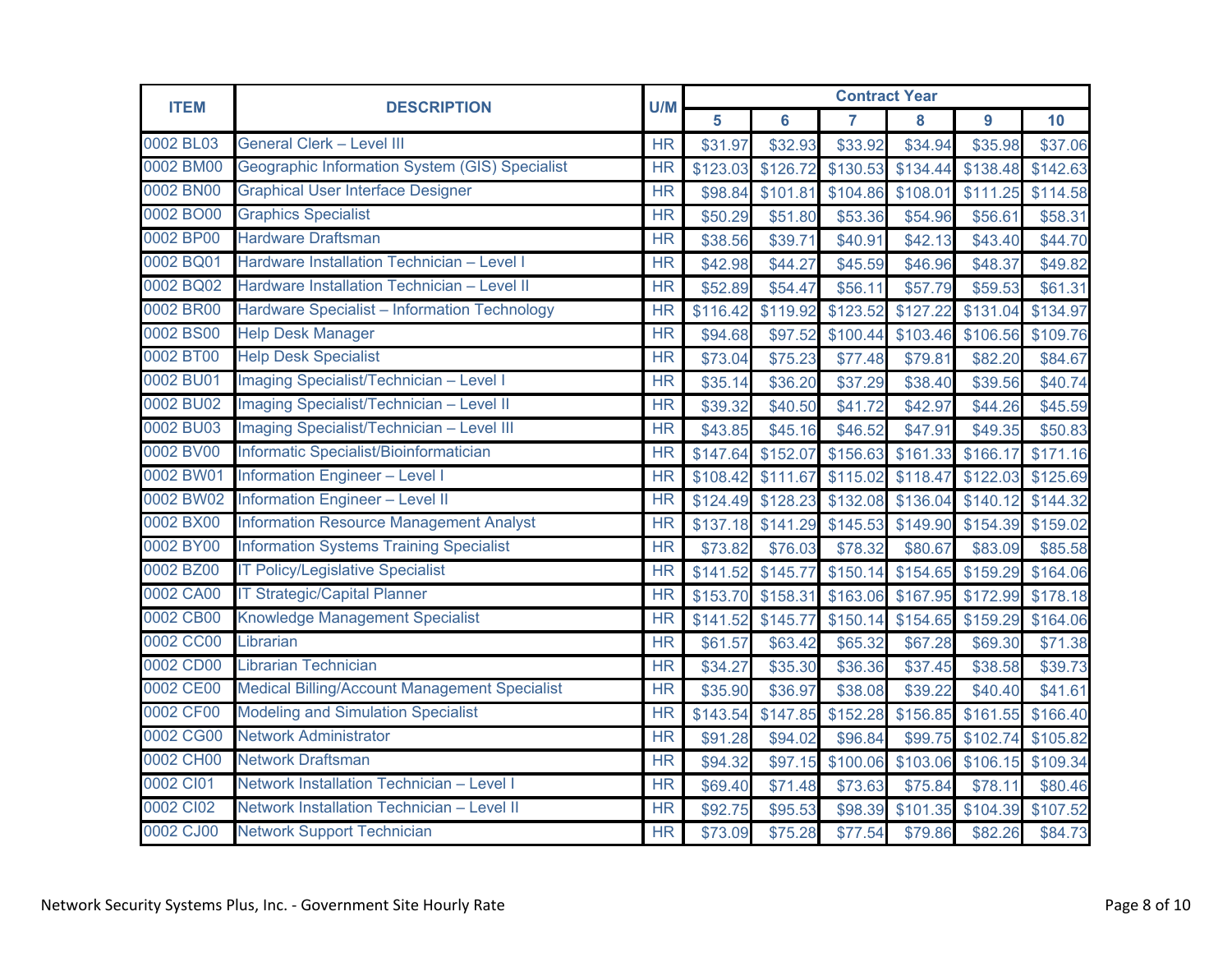| <b>ITEM</b> | <b>DESCRIPTION</b>                       | U/M                    | <b>Contract Year</b> |                   |          |                   |          |          |  |
|-------------|------------------------------------------|------------------------|----------------------|-------------------|----------|-------------------|----------|----------|--|
|             |                                          |                        | 5                    | $6\phantom{a}$    | 7        | 8                 | 9        | 10       |  |
| 0002 CK00   | <b>Operations Manager</b>                | <b>HR</b>              | \$103.32             | \$106.42          | \$109.61 | \$112.90          | \$116.29 | \$119.78 |  |
| 0002 CL00   | <b>Procurement Product Specialist</b>    | $\overline{\text{HR}}$ | \$93.92              | \$96.74           | \$99.64  | \$102.63          | \$105.71 | \$108.88 |  |
| 0002 CM00   | <b>Program Administration Specialist</b> | <b>HR</b>              | \$101.26             | \$104.30          | \$107.43 | \$110.65          | \$113.97 | \$117.39 |  |
| 0002 CN00   | <b>Program Analyst</b>                   | <b>HR</b>              | \$87.76              | \$90.40           | \$93.11  | \$95.90           | \$98.78  | \$101.74 |  |
| 0002 CO00   | <b>Program Manager</b>                   | <b>HR</b>              | \$164.04             | \$168.97          | \$174.04 | \$179.26          | \$184.63 | \$190.17 |  |
| 0002 CP00   | <b>Project Control Specialist</b>        | <b>HR</b>              | \$103.11             | \$106.21          | \$109.39 | \$112.67          | \$116.05 | \$119.54 |  |
| 0002 CQ00   | <b>Project Leader</b>                    | <b>HR</b>              | \$123.14             | \$126.84          | \$130.64 | \$134.56          | \$138.60 | \$142.76 |  |
| 0002 CR01   | <b>Project Manager - Level I</b>         | $\overline{\text{HR}}$ | \$106.60             | \$109.80          | \$113.09 | \$116.49          | \$119.98 | \$123.58 |  |
| 0002 CR02   | Project Manager - Level II               | <b>HR</b>              | \$130.05             | \$133.95          | \$137.97 | \$142.11          | \$146.37 | \$150.76 |  |
| 0002 CR03   | Project Manager - Level III              | <b>HR</b>              |                      | \$118.93 \$122.50 | \$126.18 | \$129.96          | \$133.86 | \$137.88 |  |
| 0002 CS00   | <b>Public Health Analyst</b>             | $\overline{\text{HR}}$ | \$123.14             | \$126.83          | \$130.64 | \$134.56          | \$138.59 | \$142.75 |  |
| 0002 CT00   | <b>Quality Assurance Analyst</b>         | <b>HR</b>              | \$105.40             | \$108.56          | \$111.81 | \$115.17          | \$118.62 | \$122.18 |  |
| 0002 CU00   | <b>Quality Assurance Manager</b>         | <b>HR</b>              |                      | \$115.35 \$118.81 | \$122.37 | \$126.04          | \$129.82 | \$133.72 |  |
| 0002 CV00   | <b>Quality Assurance Specialist</b>      | <b>HR</b>              | \$110.22             | \$113.52          | \$116.93 | \$120.44          | \$124.05 | \$127.77 |  |
| 0002 CW00   | <b>Records Management Specialist</b>     | <b>HR</b>              | \$35.90              | \$36.97           | \$38.08  | \$39.22           | \$40.40  | \$41.61  |  |
| 0002 CX00   | <b>Scanner Operator</b>                  | <b>HR</b>              | \$32.28              | \$33.25           | \$34.24  | \$35.27           | \$36.33  | \$37.42  |  |
| 0002 CY00   | <b>Scientific Data Analyst</b>           | <b>HR</b>              | \$128.46             | \$132.32          | \$136.29 | \$140.37          | \$144.59 | \$148.92 |  |
| 0002 CZ01   | Subject Matter Expert - Level I          | <b>HR</b>              | \$114.83             | \$118.28          | \$121.82 | \$125.48          | \$129.24 | \$133.12 |  |
| 0002 CZ02   | Subject Matter Expert - Level II         | <b>HR</b>              | \$127.13             | \$130.95          | \$134.88 | \$138.92          | \$143.09 | \$147.38 |  |
| 0002 CZ03   | Subject Matter Expert - Level III        | <b>HR</b>              | \$139.44             | \$143.62          | \$147.93 | \$152.37          | \$156.94 | \$161.65 |  |
| 0002 DA01   | System Administrator - Level I           | <b>HR</b>              | \$78.05              | \$80.39           | \$82.81  | \$85.29           | \$87.85  | \$90.48  |  |
| 0002 DA02   | <b>System Administrator - Level II</b>   | <b>HR</b>              | \$94.90              | \$97.74           | \$100.68 | \$103.70          | \$106.81 | \$110.01 |  |
| 0002 DA03   | <b>System Administrator - Level III</b>  | <b>HR</b>              | \$124.49             | \$128.22          | \$132.07 | \$136.03          | \$140.11 | \$144.32 |  |
| 0002 DB01   | <b>Systems Architect - Level I</b>       | <b>HR</b>              | \$137.18             | \$141.29          | \$145.53 | \$149.90          | \$154.39 | \$159.02 |  |
| 0002 DB02   | <b>Systems Architect - Level II</b>      | <b>HR</b>              | \$146.37             | \$150.76          | \$155.28 | \$159.94          | \$164.74 | \$169.68 |  |
| 0002 DC01   | <b>Systems Engineer - Level I</b>        | <b>HR</b>              | \$117.33             | \$120.85          | \$124.48 | \$128.21          | \$132.06 | \$136.02 |  |
| 0002 DC02   | <b>Systems Engineer - Level II</b>       | <b>HR</b>              | \$131.09             | \$135.03          | \$139.08 | \$143.25          | \$147.55 | \$151.97 |  |
| 0002 DC03   | <b>Systems Engineer - Level III</b>      | <b>HR</b>              |                      | \$136.73 \$140.84 |          | \$145.06 \$149.41 | \$153.90 | \$158.51 |  |
| 0002 DD00   | <b>System Operator</b>                   | <b>HR</b>              | \$50.33              | \$51.84           | \$53.39  | \$55.00           | \$56.65  | \$58.35  |  |
| 0002 DE00   | <b>System Programmer</b>                 | <b>HR</b>              | \$105.61             | \$108.78          | \$112.04 | \$115.40          | \$118.87 | \$122.43 |  |